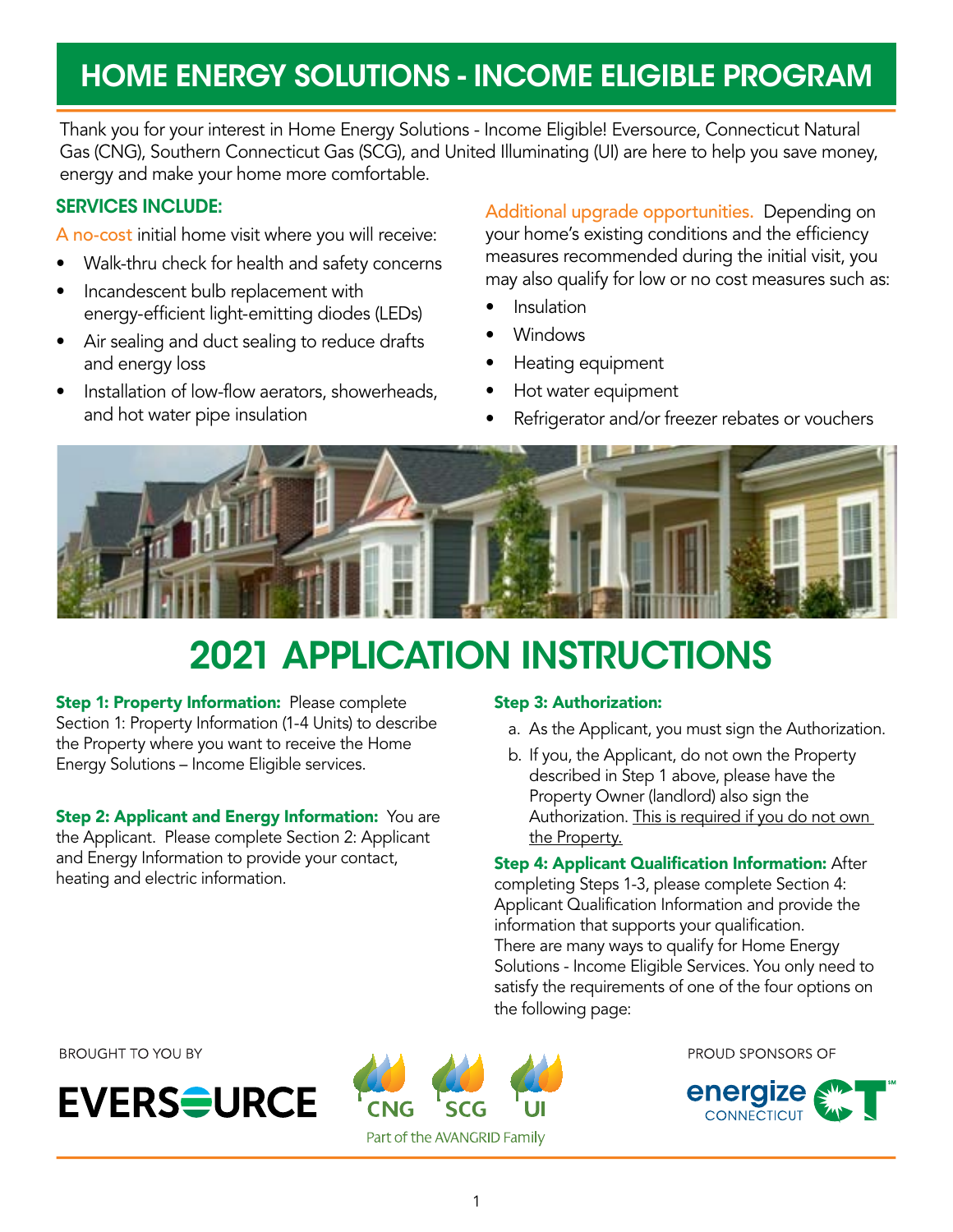### Step 4: Applicant Qualification Information:

Option A: You may qualify if you are enrolled in one of the utility programs listed below. Just let us know which program you are enrolled in. No other information is required.

- Eversource: Matching Payment or New Start
- CNG, SCG and UI: Matching payment program.

Option B: You may qualify if you have and provide a copy of one of the following with your completed application:

- Electronic Benefit Transfer (EBT) Award Letter for Supplement Income Recipients
- Energy Assistance Award Letter
- Section 8 Housing Choice Voucher

Option C: You may qualify if your household's income is less than the maximum annual income amount below. Your household income includes the income of all members of your household that are 18 years or older. You will need to provide copies of information (see examples below) to show your household income. For any household member 18 years or older without income, please complete the Zero Income Affidavit and submit it with the completed application.

| <b>HOUSEHOLD</b><br><b>SIZE</b> | <b>HOUSEHOLD MAXIMUM</b><br><b>ANNUAL INCOME</b><br>$(2020 - 2021)$ | <b>EXAMPLES OF INCOME INFORMATION:</b>                                                          |
|---------------------------------|---------------------------------------------------------------------|-------------------------------------------------------------------------------------------------|
|                                 | \$37,644.67                                                         | • Recent Pay Stubs for one month (Weekly/Biweekly)                                              |
| 2                               | \$49,227.64                                                         | · Alimony, Pension/Retirement Check Stub<br>• Recent Quarterly self-employment tax statement(s) |
|                                 | \$60,810.62                                                         | • Proof of Social Security and or Supplemental                                                  |
| 4                               | \$72,393.60                                                         | Security Income (SSI) benefit award letter                                                      |
| 5                               | \$83,976.57                                                         | · Current unemployment letter                                                                   |
| 6                               | \$95,559.55                                                         | • Zero Income Affidavit for anyone age 18 or older                                              |
|                                 | \$97,731.36                                                         | without any income (Utility provided document)                                                  |
|                                 | \$99,903.16                                                         |                                                                                                 |

Option D: You may qualify if you live in a Property where other tenants qualify for Home Energy Solutions -Income Eligible. If you are a tenant in a multifamily building with two to four units and half of the units qualify for Home Energy Solutions - Income Eligible, you may also qualify to receive services. For example, for a two-unit building, the Applicant for one unit must qualify, and for a three unit or four unit building, Applicants for two units must qualify. Note that every tenant of the Property must complete an application to receive the Home Energy Solutions - Income Eligible Services at no cost. NOTE: For apartment buildings with more than 4 units, please contact us at 877-WISE-USE.

### IF YOU NEED ASSISTANCE WITH INSTRUCTIONS OR ADDITIONAL DOCUMENTS, PLEASE CALL 877-WISE-USE (877-947-3873).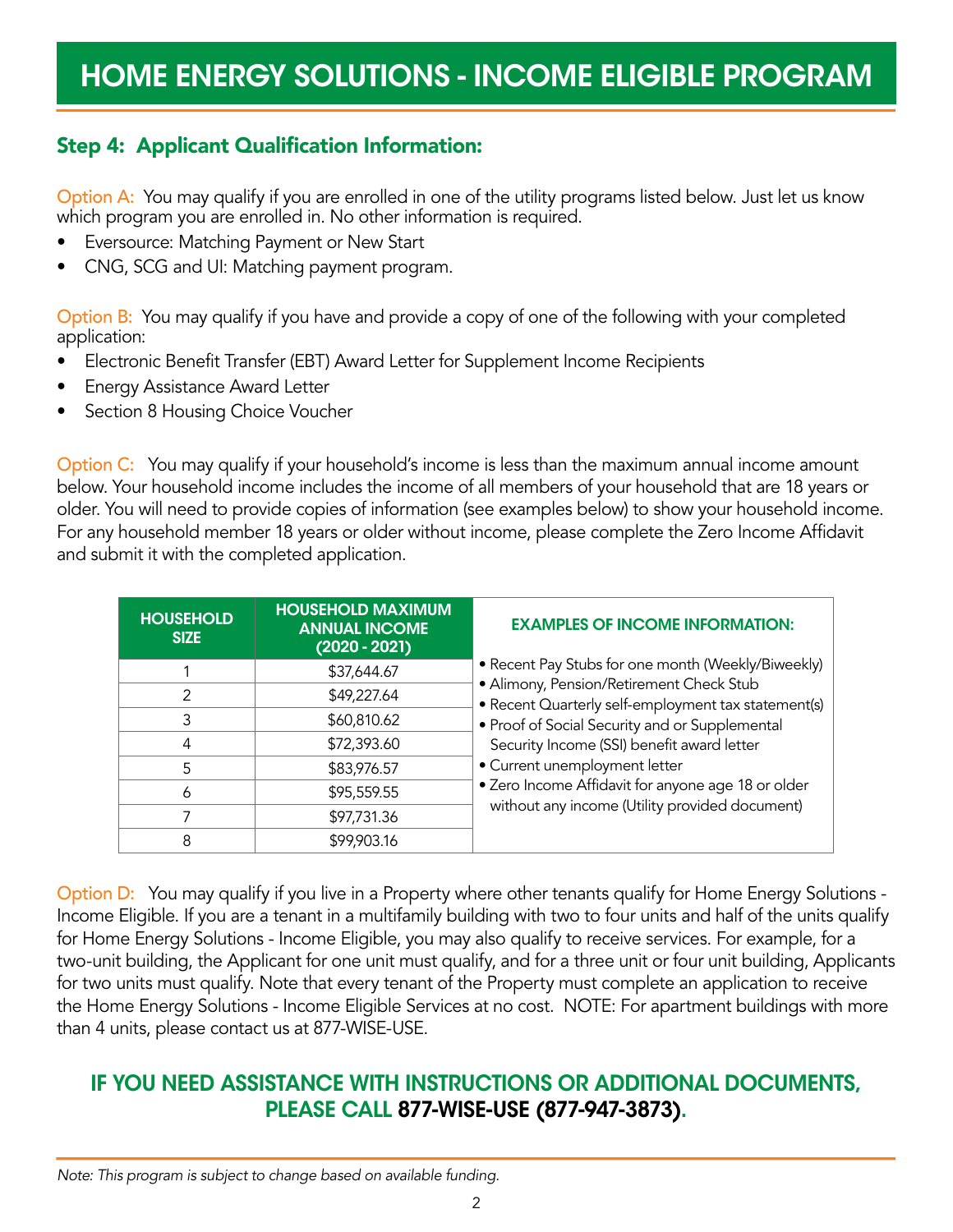### 2021 HOME ENERGY SOLUTIONS - INCOME ELIGIBLE APPLICATION

| Section 1: Property Information (1 - 4 Units)      |                                               | <b>Section 2: Applicant and Energy Information</b>                         |                                               |
|----------------------------------------------------|-----------------------------------------------|----------------------------------------------------------------------------|-----------------------------------------------|
| Property Address:                                  | Apartment Number:                             | Applicant (print first and last name):                                     |                                               |
|                                                    |                                               | Daytime Phone: (e.g. (555) 555-5555)<br>Email:                             |                                               |
| City:                                              | Zip Code:<br>State:                           |                                                                            |                                               |
| Check ALL that apply:                              | # of dwelling units in the Property building: | Property Primary heating fuel type<br>(check one, if known):               | Applicant is the (check one):                 |
| $\Box$ Single Family Home<br>Apartment Condominium |                                               | $\Box$ Oil<br>$\Box$ Electric<br>$\Box$ Gas<br>$\Box$ Propane              | Property Owner<br>Property Renter/Tenant      |
|                                                    |                                               | Property Electric Utility (check one):                                     | Property Gas Company (check one):             |
|                                                    |                                               | $\Box$ Eversource $\Box$ UI<br>Other: <b>compare the Compare of String</b> | $\Box$ Eversource<br>$\Box$ SCG<br>$\Box$ CNG |
|                                                    |                                               | Electric account is listed under:                                          | Gas account is listed under:                  |
|                                                    |                                               | $\Box$ Applicant<br>$\Box$ Other                                           | $\Box$ Applicant $\Box$ Other                 |

Other Account Holder's Name:

#### SECTION 3: AUTHORIZATION

I am the Applicant that has completed this Application. I request Home Energy Solutions - Income Eligible services for the Property above. I understand if qualified that the initial visit will be provided at no cost to me. I authorize Eversource and United Illuminating (Utilities) and their authorized vendors and agents to enter my Property to perform the Initial Visit, provide me with Home Energy Solutions - Income Eligible services and verification services to confirm proper install.

 $\overline{a}$ 

 $\overline{a}$ 

Account #:

| Applicant Signature: | Date: |
|----------------------|-------|
|                      |       |
|                      |       |
|                      |       |

#### NOTE: IF APPLICANT IS NOT THE PROPERTY OWNER, THE PROPERTY OWNER'S CONSENT AND SIGNATURE IS ALSO REQUIRED.

| Property Owner (Landlord) Name:             |        |           |      |
|---------------------------------------------|--------|-----------|------|
|                                             |        |           | I ar |
|                                             |        |           | Eve  |
| Address:                                    |        |           | ver  |
|                                             |        |           | the  |
|                                             |        |           | tha  |
| City:                                       | State: | Zip Code: | ver  |
|                                             |        |           |      |
|                                             |        |           |      |
| Daytime Phone: (e.g. (555) 555-5555) Email: |        |           | Pro  |
|                                             |        |           |      |
|                                             |        |           |      |
|                                             |        |           |      |

m the Property Owner but not the Applicant and I authorize ersource and United Illuminating (Utilities) and their authorized ndors and agents to perform the Initial Visit on the Property, provide Applicant with Home Energy Solutions - Income Eligible services It Applicant requests for the Property at no cost to me and provide ification services to confirm proper install.

Other Account Holder's Name:

 $\overline{a}$ 

 $\overline{a}$ 

Account #:

pperty Owner (Landlord) duly authorized signature: Date:

NOTE: IF PROPERTY OWNER WOULD LIKE TO HAVE HOME ENERGY SOLUTIONS - INCOME ELIGIBLE SERVICES FOR ANY PART OF THE PROPERTY OTHER THAN THE APPLICANT'S UNIT, A SEPARATE HOME ENERGY SOLUTIONS - INCOME ELIGIBLE APPLICATION MUST BE COMPLETED BY THE PROPERTY OWNER AND THE OTHER TENANTS.